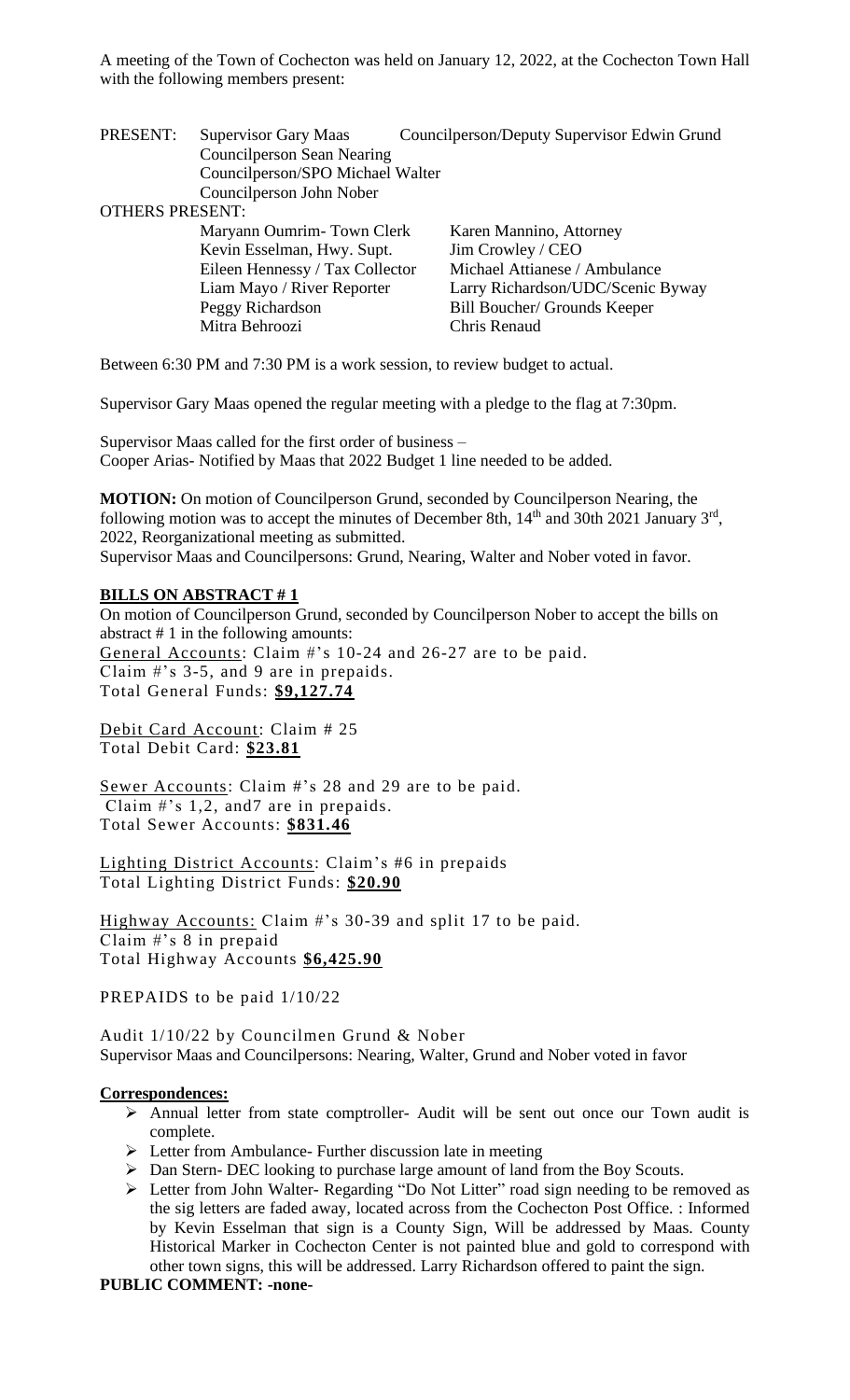# **COMMITTEE REPORTS:**

## **UDC REPORT:** Larry Richardson –

The Council held its regular meeting on Thursday January 6 via zoom. The first order of business was announcing the results of an online vote for officers. Andy Boyer was voted Chairman; Aaron Robinson of Vice Chairman Alan Henry returns as secretary treasurer. Virtual Presentation: "DRBC Microplastics Study" by Jacob Bransky, Aquatic Biologist from the Delaware River Basin Commission. It was reported there microplastics as small as 5 millimeters or the size of a sesame seed were found in samples taken in the Delaware River and in some tributaries. Common sources are toothpaste and facial products among many others. Alarmingly some aquatic species see these microplastics floating in the water and take them for food and fill their stomachs. Since 2012 it is estimated that the US recycles about 9% it's plastic Europe recycles 30% and China 25%. By the year 2025 is estimated that there will be more plastic in the sea than fish.

#### **Topics discussed in part**:

## **Status Reports**:

• DEC Representative Bill Rudge announced the start of the annual NYS TREE AND SHRUB SEEDLING SALE. Mr. Rudge also announced that the Town of Delaware was awarded 2 million

 Dollars toward their sewer treatment project from the CLIMATE SMART COMMUNITY Projects Program.

• Pa DCNR Tim Duggan noted that there are employment openings now and for the firsttime applications from people living outside of Pa will be accepted.

#### **Actions taken:**

Approved :

- a. Letter to DRBC: Proposed Rulemaking for Amendments to Special Regulations, Part 440- High Volume: Hydraulic Fracturing
- b. Draft Resolution 2022-01: Contract with Eckersley & Davis, LLP for Fiscal Year 2022 Audit
- c. Draft Resolution 2022-02: Authorizing Signatories for UDC Bank Accounts in 2022
- d. Draft Resolution 2022-03: Reaffirming Sexual Harassment Policy for 2022
- e. Draft Letter to PennDOT: Skinners Falls, NY-Milanville, PA Bridge Draft Purpose and Need Document
- f. Draft Letter to NPS: Heron Hill Hunt Club, Damascus Township confirming a finding of substantial conformance
- g. Approved the annual Conflict of Interest Disclosure Statements —members should return by 2/3/22

# **SCENIC BYWAY**: No meeting was held in the month of January.

#### **YOUTH COMMISSION:** Councilperson Grund

Youth are working upcoming events:

- Keep look out in e-mail or on Facebook for Upcoming Skiing / Tubing events.
- Electric City Aquarium
- February  $1<sup>st</sup>$  Train ride wit the Easter Bunny.
- Hockey Game -more info to follow

For more information contact **Sue Rodriguez** (845) 866-0853, or email: [s\\_rod79@frontiernet.net](mailto:s_rod79@frontiernet.net)

#### **DEPARTMENT HEADS:**

#### **SUPERVISOR:** Gary Maas

Monthly Financial Report

| Deposited | $$1,800.00$ Judicial fees                                |  |  |  |
|-----------|----------------------------------------------------------|--|--|--|
| Deposited | $$1,504.00$ Judicial fees                                |  |  |  |
| Deposited | \$3,634.66 Town Clerk fees                               |  |  |  |
| Deposited | \$739.84 Debit Card                                      |  |  |  |
| Deposited | \$44,370.00 Auction money for trailer /tractor /sweeper. |  |  |  |
| Deposited | \$5,000.00 Transfer Station Lease fee.                   |  |  |  |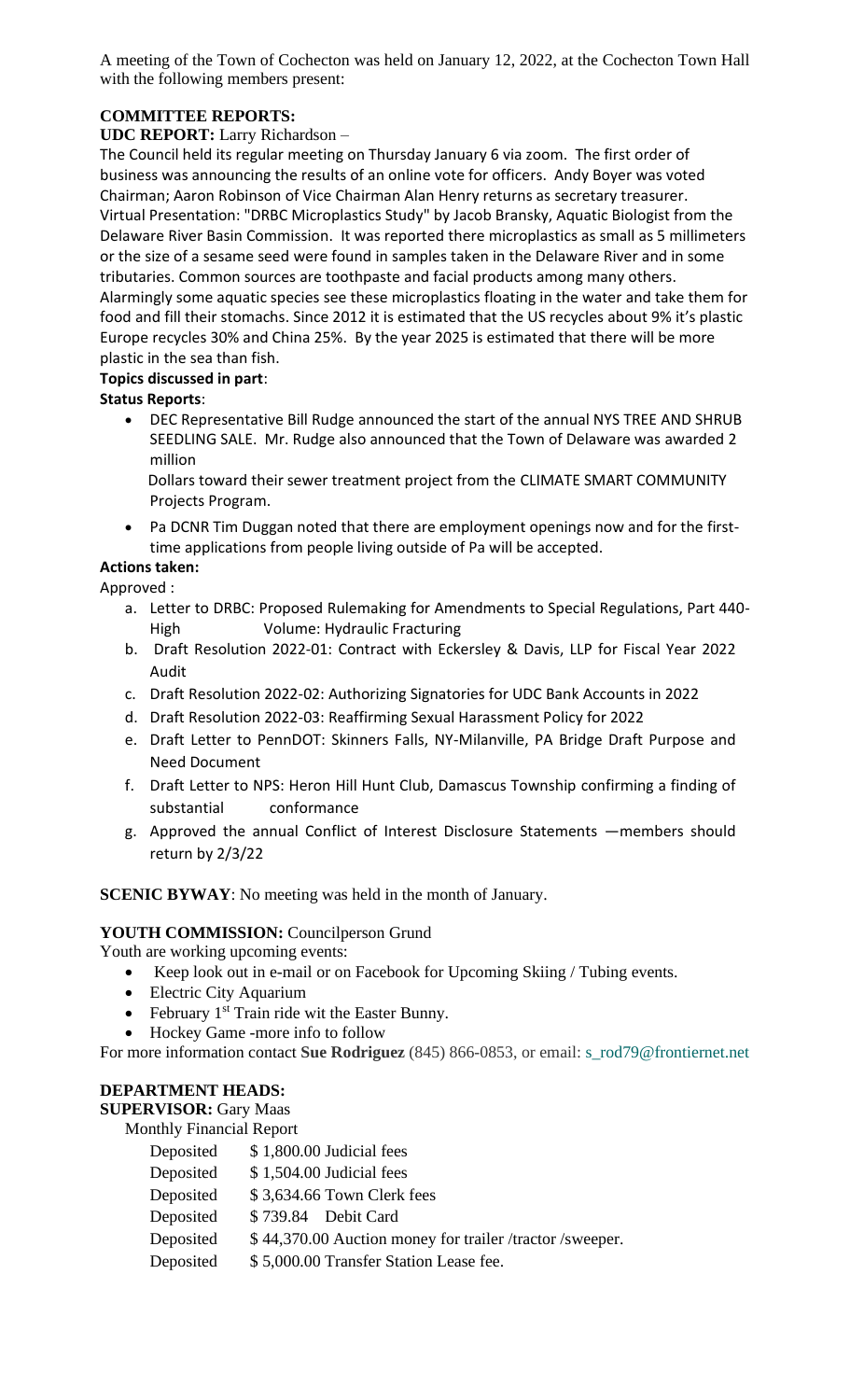• Made transfers and deposits as needed and have given budget actuals to board SUPERVISOR'S CONTRACTUAL \$4,000.00

Abstract #1 \$ 0.00 \$4,000.00

Worked 98 hours.

## **HIGHWAY SUPERINTENDENT:** Kevin Esselman

- Out plowed and sanded as needed.
- Had a few repairs.
- Cut brush.
- Patched potholes
- Worked 160 hours.
- Contractual balance is  $-$  \$ 3,676.99

#### RESOLUTION # 13

**WHEREAS** current order for Truck- 47000 Western Star is no longer in production the company is replacing with a Western Star model 47X AND

**WHEREAS** there is an increase of 12,000. in the original price

**THEREFORE, A MOTION** made by Grund seconded by Nearing to go forward with purchase. In order for the Town Highway dept. to receive new truck before September

**Be IT RESOLVED** The Town Board approves Highway Superintendent Kevin Esselman to follow through with the purchase of the Western Star 47X in the amount of 135,865.

Moved by Grund Seconded by Nearing

| Ayes: | $\checkmark$ Maas    | Nays: Maas |         |
|-------|----------------------|------------|---------|
|       | $\checkmark$ Grund   |            | Grund   |
|       | $\checkmark$ Nearing |            | Nearing |
|       | $\checkmark$ Nober   |            | Nober   |
|       | $\checkmark$ Walter  |            | Walter  |

### **TOWN CLERK:**

I took care of the regular duties of the Town Clerk including:

- Prepared Abstract #1 for audit.
- Prepared Minutes for December 29th Year end Meeting.
- Prepared Minutes for December 14
- Reorg Minutes Prepared by Maas
- Emails have been responded to and appropriately shared with Board Members.
- 2 trips to the bank to make deposits.
- Dog -1- New Licenses and 3 Renewals.
- Marriage License -0
- Parking Tags-2
- Monthly reports sent to Agriculture & Markets and DOH for marriage and death.
- DECALS- Hunting & Fishing Licensing -1
- I worked a total of **96 hours** in December.
- **Contractual balance: \$46.38**

#### **CODE ENFORCEMENT OFFICER:** Jim Crowley

Worked: 80 hours Mileage 220 Permits issued:5 C of O's -0 Municipal search letters 8 Revenues \$2,891.76 Expenses \$486.97 Contractual Balance: \$2,745.81

Discussion regarding properties which are deemed unsafe.

Advised by Town Lawyer Karen Mannino requirements for the town to go forward with removal of structures.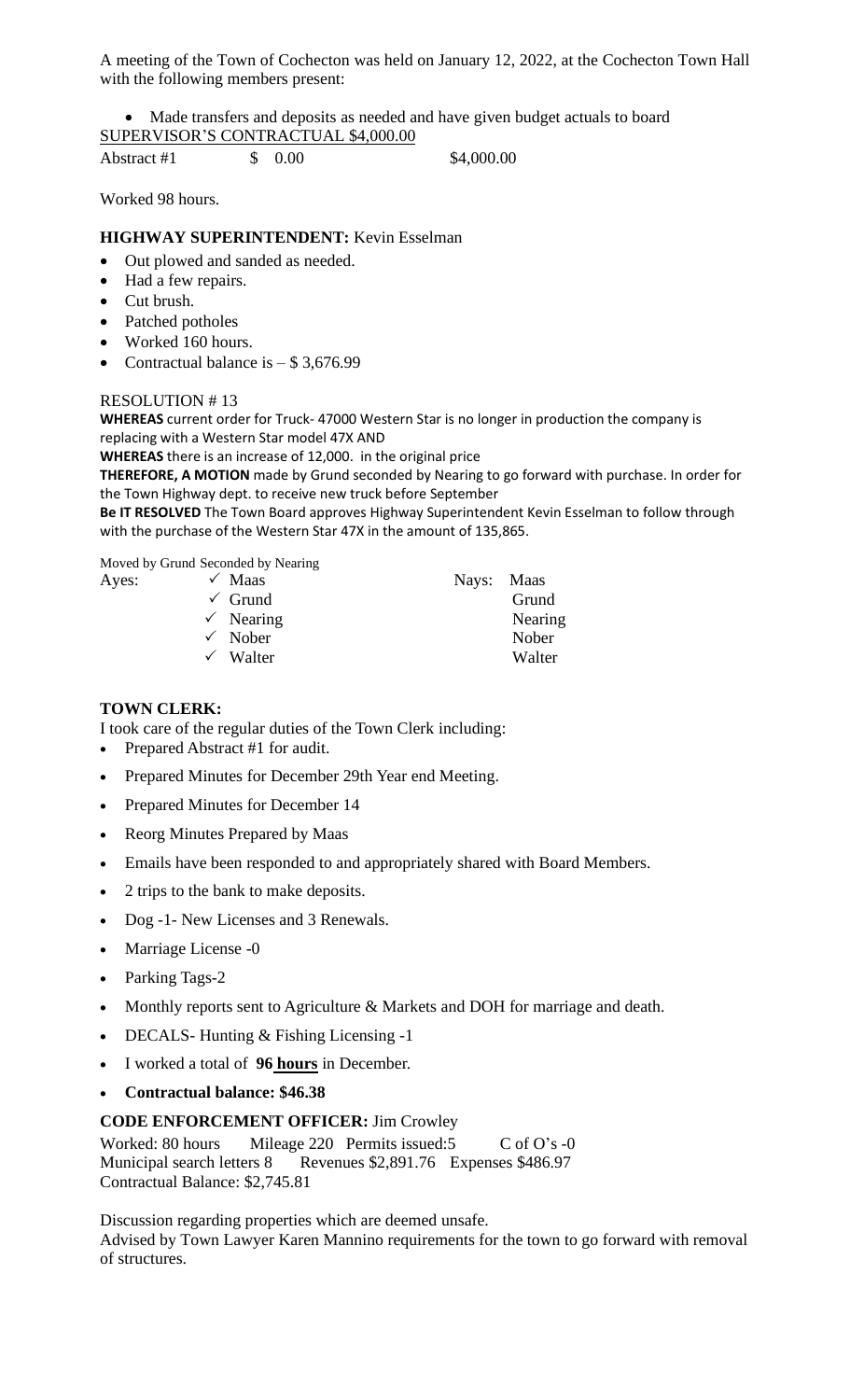#### **TAX COLLECTOR:** Eileen Hennessy

Deposits \$377,886.41 Checks have been cashed: CK# 539 Supervisor \$4,945.80 – Kenoza Fire CK#540 Supervisor \$7,945.80 Lk Huntington Light CK# 541 Supervisor \$10,000.00 Lk Huntington Sewer Worked 27 hours December 2021

**ASSESSOR:** Lorry J. King - not present - Submitted written report: *Old Business:*

1. Field work continues.

2. County/Town file sent for January

*New Business:*

1. Nothing new to report at this time

| <b>December</b> |        |            |
|-----------------|--------|------------|
|                 | 1355.4 | \$1,461.96 |
| Postage         |        | \$580.00   |
| Total           |        | \$580.00   |
| <b>Balance</b>  |        | \$881.96   |

### **TOWN ATTORNEY:** Karen Mannino- Present

#### **SEWER PLANT OFFICER:** Michael Walter

Submitted a written report:

• Average Flow 32,869; Percentage C.B.O. D. 98 %; Percentage T.S.S. 99% - December 2021 • Worked 89 hours in December 2021.

Expenditures were \$ 503.64

Contractual Balance: \$ 31,496.36

**WHEREAS** The coolant system is over 20 years old discolored, and degrading advised by Peak Power Systems the current unit needs to be replaced,

**WHEREAS** Peak Power Solutions has given a quote in the amount of \$824.00 this quote in approximate **THEREFORE**, Peak Power Systems will install new coolant system and complete all repairs as needed. **BE IT RESOLVED** on Motion by Nearing seconded by Grund all board members approve (Michael Walter Abstained) for Michael Walter to go forward with Peak Power Solutions to move forward with necessary work. Moved **by Nearing Seconded by Grund**

| Ayes: |                   | $\checkmark$ Maas    | Nays: Maas |         |
|-------|-------------------|----------------------|------------|---------|
|       |                   | $\checkmark$ Grund   |            | Grund   |
|       |                   | $\checkmark$ Nearing |            | Nearing |
|       |                   | $\checkmark$ Nober   |            | Nober   |
|       | Abstained: Walter |                      |            | Walter  |

PLANNING BOARD CHAIR: Earl Bertsch - not present

**DOG CONTROL OFFICER:** Tamara DePaolo - not present

**HISTORIAN:** K. C. Garn - not present

## **TOWN BOARD:**

Councilman Grund – no additional comments Councilman Salzberg – no additional comments Councilman Nearing – no additional comments. Councilman Walter – no additional comments

**MOTION** By Nearing seconded by Walter to authorize Gary Maas to contact Jenn Powell designs in the event of unsuccessful contact to Doreen our current Web master. All in Favor : Maas, Grund, Nearing Walter, and Nober